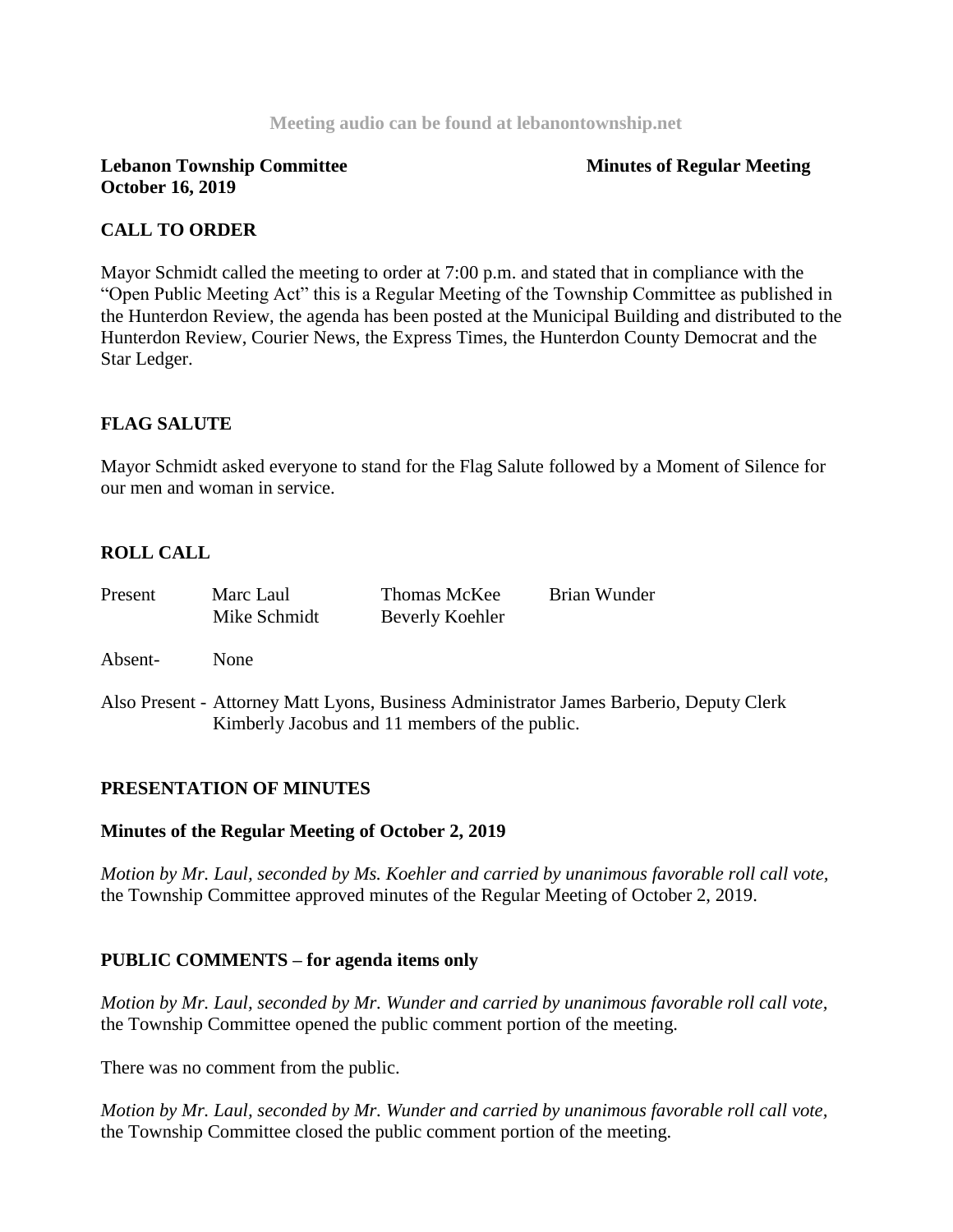LTCM 10/16/2019 Page 2 of 9

## **PROCLAMATION – Recognizing the Induction of George Zack into the North Hunterdon High School Athletic Hall of Fame**

George Zack and his daughter Tracy were present as Committeewoman Koehler read the proclamation for the record as written below.

## PROCLAMATION

# RECOGNIZING THE INDUCTION OF MR.GEORGE ZACK INTO THE NORTH HUNTERDON HIGH SCHOOL ATHLETIC HALL OF FAME

WHEREAS, breaking onto a tough varsity football line as a sophomore is a great achievement and; WHEREAS, in spite of his youth, in 1957 George Zack held the position of left tackle at North Hunterdon High School; and

WHEREAS, the 1957 North Hunterdon team proceeded to run up a 7-1 record defeating all the usual foes in the county including arch rival Hunterdon Central which was routed 25-0; and WHEREAS, the newspaper noted George Zack's ability after the win over Hunterdon Central with statements such as "crisp blocking, fierce tackling, huge holes ripped open and "a big hole off left tackle for the Lion's third touchdown"; and

WHEREAS, in George's junior year the 6-1-1 team again won the county championship, defeated Metuchen and in a brutal defensive battle held Highland Park to a 0-0 tie, which led to the *Courier* story including the encomium: "George Zack is the lineman of the week. The 6'1", 205 lb left tackle was the mainstay of the Regional line. He was great defensively…played all 48 minutes…sustained a knee injury and may be out for two weeks". For this honor, George Zack beat out a Bernard's end that caught three Touch Down passes: and

WHEREAS, in 1957 George Zack was also a key member of the newly formed North Hunterdon varsity wrestling team and won a silver medal in the District tournament, a great feat for a first year effort; and

WHEREAS, the following year during the Christmas tourney at Hunterdon Central George was the varsity wrestling team's lone champion, winning the heavyweight title with a pin; and

WHEREAS, in the 1959-60 season the wrestling team had its first winning record, placed third in the district and participated in the big match of the North Jersey Invitational Tournament which featured three state champions and two runners-up and the *Courier* noted: "George Zack of Regional lost little time in letting the wrestling world know he was out for big game, for his superior strength and determination made short work of his Somerville opponent, pinning him in 57 seconds of packed action to raise the roof of the gym"; and

WHEREAS, Mr. George Zack is a local resident and spent most of his youth in Changewater, was a long time Boy Scout, race car enthusiast and a member of several race teams at Flemington Fairground Speedway; and

WHEREAS, George married his high school sweetheart Linda and they remained in Changewater until moving to their Woodglen Rd. home in the late 1960's; and

WHEREAS, George and his late wife Linda have a son George, Jr. and a daughter Tracy who were both, two-sport athletes like their Dad and also have five grandchildren and one great grandchild and;

WHEREAS, George spent most of his working years in heavy construction involving bridges, roads and water treatment plants until his retirement; and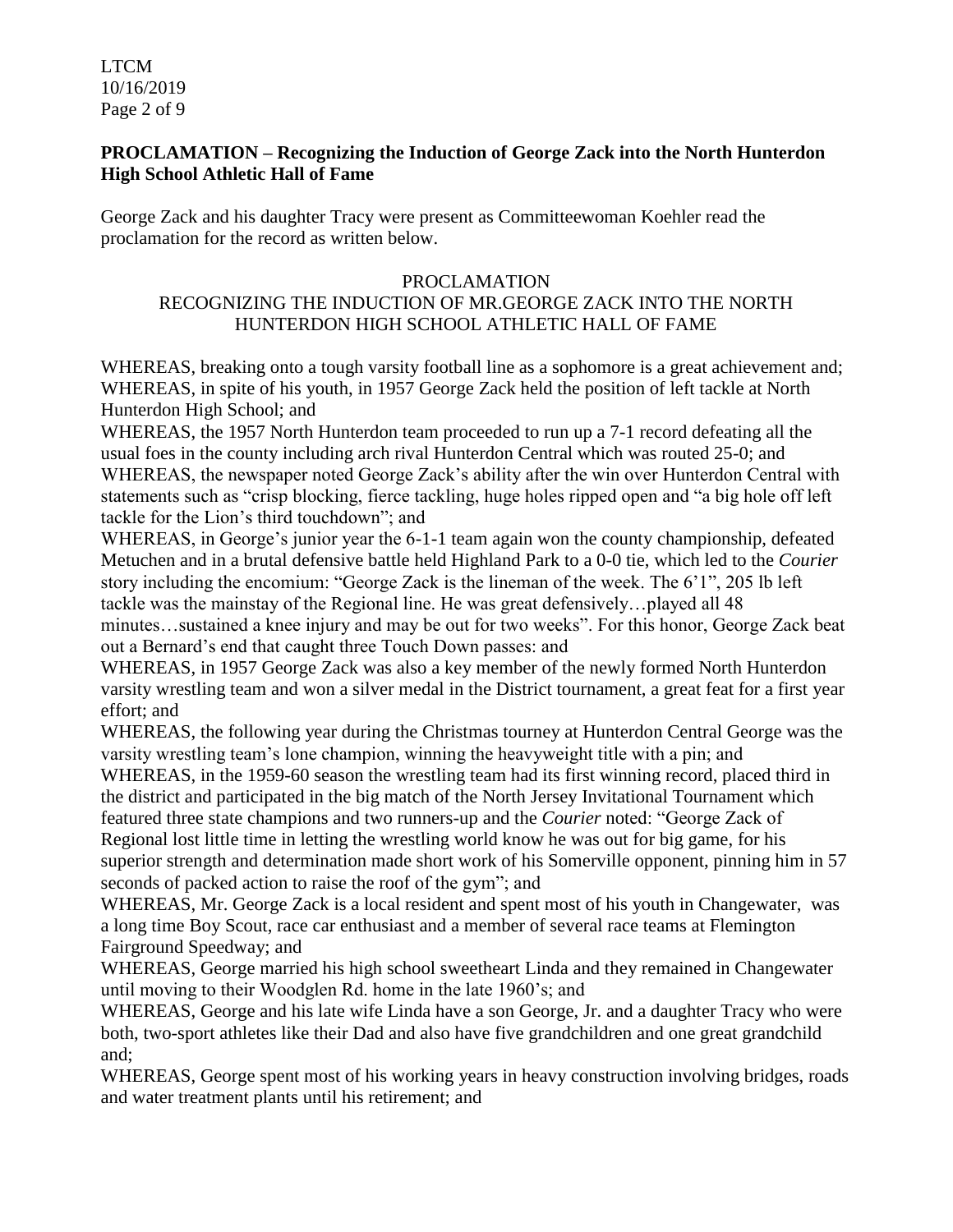LTCM 10/16/2019 Page 3 of 9

WHEREAS, he and Linda were also very involved with the Voorhees High School Athletic "Booster Club" program and;

WHEREAS, in retirement George enjoys spending his free time with his family in NJ and MD and driving around Lebanon Township keeping an eye on everything, making sure that the coffee is hot at the Woodglen General Store, seeing if the fishing is good in his favorite spots, and is always looking out for a great antique or treasure for someone and;

NOW, THEREFORE, BE IT RESOLVED that the Mayor and Township Committee of the Township of Lebanon hereby recognize and celebrate the induction of long time resident and township volunteer Mr. George Zack into the North Hunterdon High School Athletic Hall of Fame on October 12, 2019.

# **RESOLUTIONS**

Resolution No. 85-2019 – Approving the Execution of the Rehabilitation Documents

*Motion by Ms. Koehler, seconded by Mr. Laul and carried by favorable roll call vote, the Township*  Committee approve Resolution No. 85-2019 authorizing the execution of the Housing Rehabilitation Program Loan Agreement and all associated documents. (as written below) AYES: Laul, Koehler, McKee, Schmidt NAYES: None ABSTAIN: Wunder

# **TOWNSHIP OF LEBANON COUNTY OF HUNTERDON STATE OF NEW JERSEY A RESOLUTION NO. 85-2019 AUTHORIZING THE EXECUTION OF A HOUSING REHABILITATION PROGRAM LOAN AGREEMENT AND ASSOCIATED DOCUMENTS**

**WHEREAS,** the Township of Lebanon's (the "Township") Affordable Housing and Fair Share Plan requires the Township to provide funding for the rehabilitation of three housing units owned and/or occupied by very low-, low-, or moderate income households through its Housing Rehabilitation Program (the "Program"); and

**WHEREAS,** the Township's Affordable Housing Spending Plan provides \$66,000 to fund the Program with up to \$30,000 to be provided for a single unit, as long as the average funding provided for each of the three units is \$10,000; and

**WHEREAS,** the Program provides interest free loans to property owners in the Township to rehabilitate housing units in order to bring them into compliance with applicable building and housing codes and standards; and

**WHEREAS,** the Township's Affordable Housing Administrative Agent solicited applications for the Program; and

**WHEREAS**, the Administrative Agent received one application and verified that the applicant meets the required income qualifications; and

**WHEREAS,** the Township Committee has reviewed certain application materials provided by the Administrative Agent to confirm such determination; and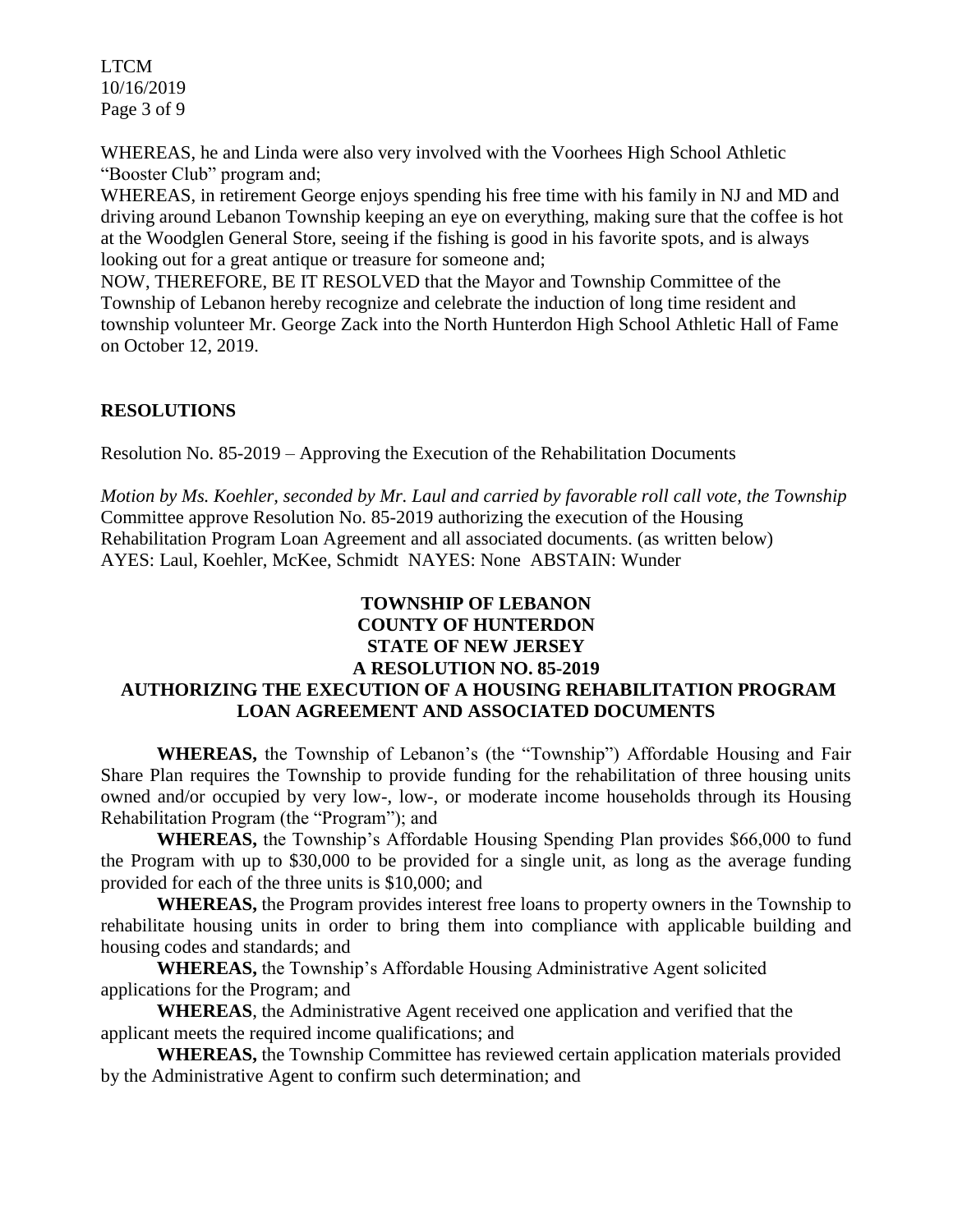LTCM 10/16/2019 Page 4 of 9

**WHEREAS,** the Applicant's personal identifying information was redacted from the materials provided to the Township Committee so as not to prejudice any decision by the Township Committee; and

**WHEREAS,** the Township's Construction Official verified the scope of work required to bring the Applicant's primary residence located in the Township up to code; and

**WHEREAS,** because the Township employs a Qualified Purchasing Agent, its bid threshold is \$40,000 under the Local Public Contracts Law (N.J.S.A. 40A:11-1 *et seq.*); and

**WHEREAS,** the Administrative Agent obtained three quotes for the rehabilitation work as follows, which are attached hereto as **Exhibit A**:

| Hunterdon Siding and Window Company | \$30,000        |
|-------------------------------------|-----------------|
| Jeff Alte, Jr. Contracting          | \$38,800        |
| Bellari                             | $$35,300$ ; and |
| $\mathbf{r}$                        |                 |

**WHEREAS,** the Township now desires to approve the above-referenced quote from Hunterdon Siding and Window Company and authorize the execution of an agreement with the property owner so that the proposed rehabilitation work can commence; and

**WHEREAS,** the Applicant shall be required to execute a Mortgage and Note for the loan providing that the principal of the loan will be repaid with administrative costs if the subject property is sold or otherwise transferred within a ten-year period; and

**WHEREAS**, Applicant shall also be required to execute an agreement with the chosen contractor for performance of the rehabilitation work.

**NOW, THEREFORE, BE IT RESOLVED**, by the Mayor and Committee of the Township of Lebanon, Hunterdon County, New Jersey, as follows:

- 1. The Township Committee hereby approves the application provided by the Administrative Agent and authorizes granting a rehabilitation loan to the Applicant in the amount of \$30,000.
- 2. The Township Committee hereby approves the quote from Hunterdon Siding and Window Company in the amount of \$30,000 to perform the rehabilitation work as specified therein.
- 3. The Township Committee hereby authorizes the Mayor and Clerk to execute the attached Rehabilitation Program Agreement (**Exhibit B**) with the Applicant and all other documents required to effectuate the intended transaction, including but not limited to a Note and Mortgage.
- 4. This Resolution shall take effect immediately.

# **OLD BUSINESS**

# **Schedule Special Meeting for Police Chief Interviews**

Committeeman Laul stated that a list was posted in the Police Department for any Officer who wanted to be interviewed for the Chiefs position. The Township Committee will be meeting with the candidates for the position and need to set up the dates for the interviews. The Committee decided on November 7 and 14 at 6:00, 7:00, and 8:00 pm for the interviews.

*Motion by Mr. Laul, seconded by Ms. Koehler and carried by unanimous favorable roll call vote*, the Township Committee approved scheduling 2 Special Meetings for interview for the Police Chiefs position on November 7 and 14 at 6 p.m.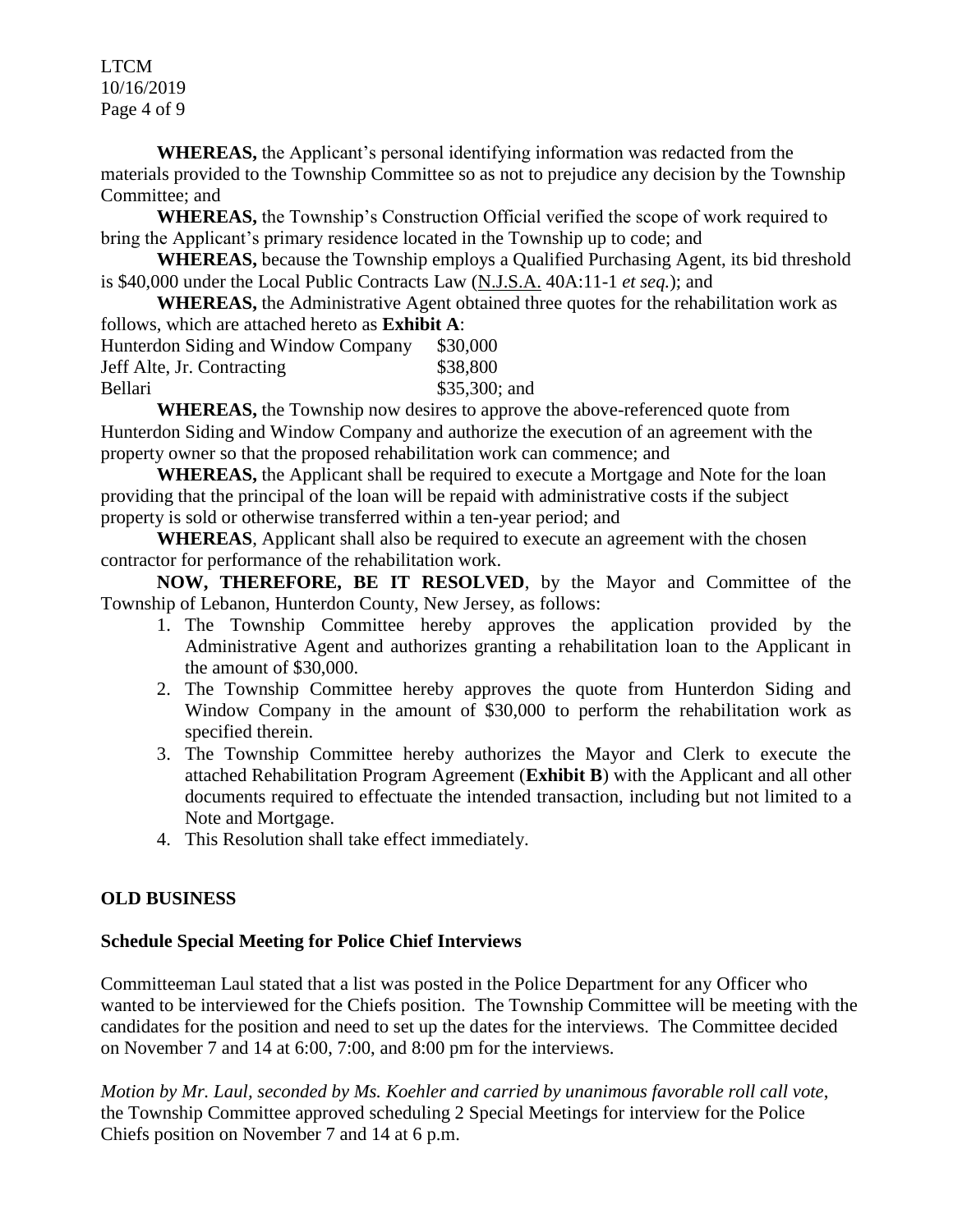LTCM 10/16/2019 Page 5 of 9

# **Winding Brook Lane - Ice and Snow Control Proposals –** Tabled to Executive

## **NEW BUSINESS**

## **Best Practices Worksheet CY 2019** – Tabled to the November Meeting

## **Fire Department Request for EMS Program Funding**

In March when the budget was prepared, the Fire Department informed the Committee that they were going to launch a paid EMS program, starting July 1, 2019. The Fire Department has been providing ambulance service 24/7 to the Township with our own employees and ambulances and they are billing for this service. When the Township budgeted for this they knew that bills would be sent out and would have to wait for the insurance company for payment. The Fire Department is now requesting the \$30,000 that was budgeted for them if they ran into problems with finances once they went paid. They have had billable calls but the money has been slowly "rolling in".

*Motion by Mr. McKee, seconded by Mr. Laul and carried by unanimous favorable roll call vote, the*  Township Committee authorized the payment of \$30,000 to the EMS program funding.

## **Mr. Steve Krevsky – Request for Extension of Approval to Reside in Camper**

Mayor Schmidt stated that 2 years ago Mr. Krevsky's house had a fire and required significant renovation. He received permission to reside in a trailer on the property while doing the renovation. The work has taken longer than had been expected. He has been applying annually to extend his time. Progress is being made on the house.

*Motion by Mr. Wunder, seconded by Ms. Koehler and carried by unanimous favorable roll call*  vote, the Township Committee granted the extension of time to October 30, 2020 and that all statutes, regulations and ordinances, going forward, continue to remain in full effect.

#### **Highlands Grant Program - Stormwater Ordinance Modifications**

Discussion was held on the Highlands Grant Program for the Stormwater Ordinance Modifications that was submitted by the Township's Engineer, Steve Risse. The Township being part of the Highlands Regional Master Plan are required to update our Stormwater Management rules. The Township can get a grant from the Highlands to do this if we apply for it. The Township Engineer supplied to the Committee a Statement of Work (SOW) which he would use for an application to get a grant from the Highlands do the work which includes mapping the Stormwater infrastructure and the like.

*Motion by Mr. McKee, seconded by Mr. Laul and carried by unanimous favorable roll call vote, the*  Township Committee authorized the SOW for the Township Engineer for the purposes of applying for the grant.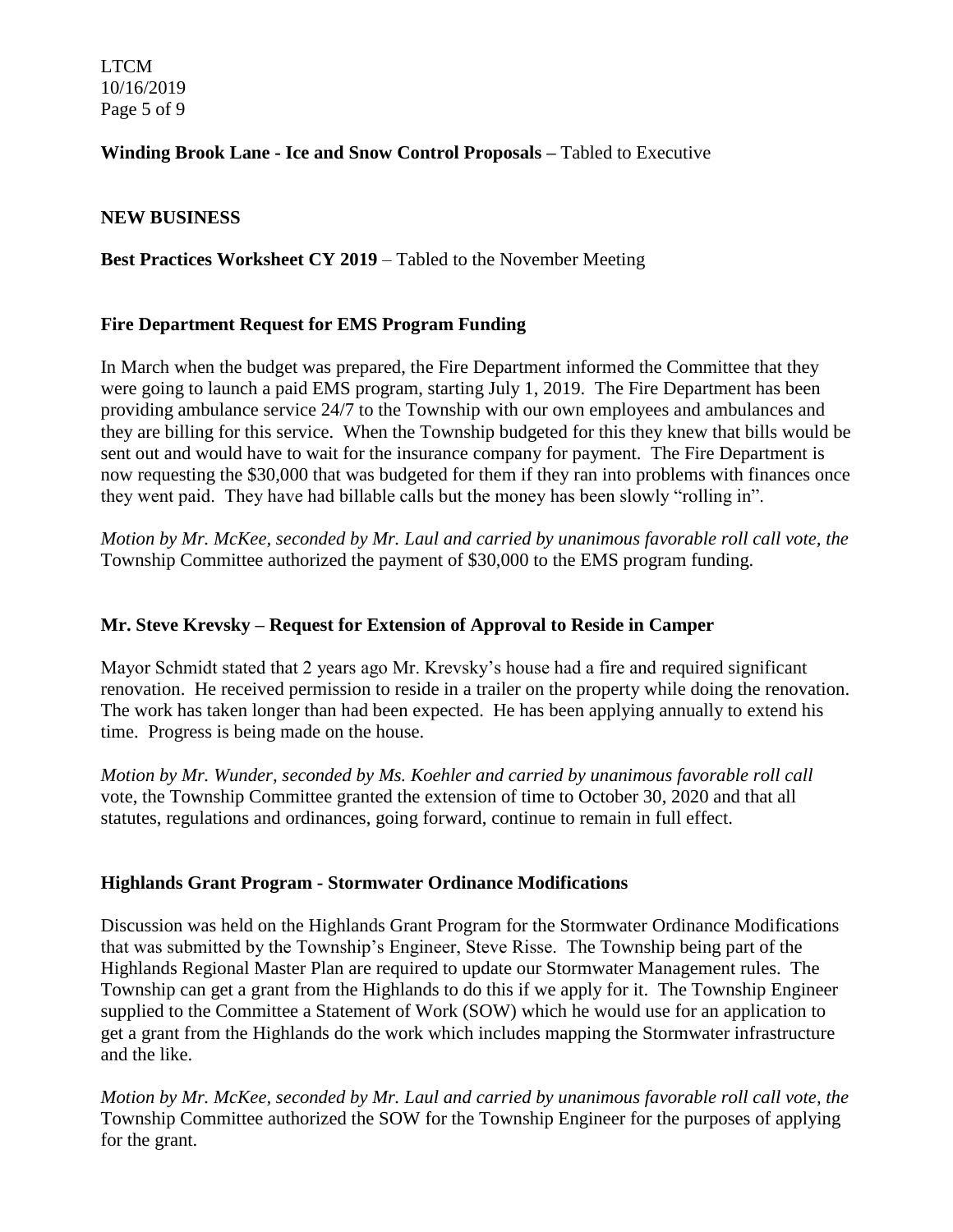#### LTCM 10/16/2019 Page 6 of 9

#### **Business Administrator**

Business Administrator Barberio has contacted the Township's Risk Manager to go over policies and procedures manual for employees. It has not been updated in years, and to conform it has to be updated every 2 years. Mr. Barberio is going to sit with the Risk Manager to go over the manual and update it. He also stated that he should be appointed Fund Commissioner. He would be able to attend meetings and Mr. Barberio would be able to do more for the Township with the appointment.

Mr. Barberio also spoke with Kerry Pflugh at the NJDEP asking for help with grants. He asked if there were any for tree removal. Ms. Pflugh stated that there were not any available at this time, but she would keep Mr. Barberio updated.

## **Mayor Schmidt-Historians Outhouses**

Mayor stated that he had attended a Historians meeting and noted that they have a collection of buildings at the museum, two being outhouses. The Califon Historians are interested in an outhouse. It is premature but if the Historians voted to divest of one of the outhouses and donate it to Califon, the Township would have no objection.

# **PRESENTATION OF VOUCHERS**

Committee Members provided a description of vouchers exceeding \$1000.00.

*Motion by Mr. Laul, seconded by Ms. Koehler and carried by unanimous favorable roll call vote*, the Township Committee approved the October 16, 2019 bill list in the amount of \$2,940,938.00.

# **CORRESPONDENCE**

- a. Tax Collector's Report for the month of September 2019
- b. Animal Control Officer's Report for September 2019
- c. YMCA Active Older Adult Center
- d. Curator's Mini Report
- e. Office of the Attorney General Emergency Operations Plan

# **PUBLIC COMMENTS**

*Motion by Mr. Laul, seconded by Ms. Koehler and carried by unanimous favorable roll call vote,* the Township Committee opened the Public Comment portion of the meeting.

Ron Milkowski – Rocky Run Road, inquired how the CWA negotiations were going.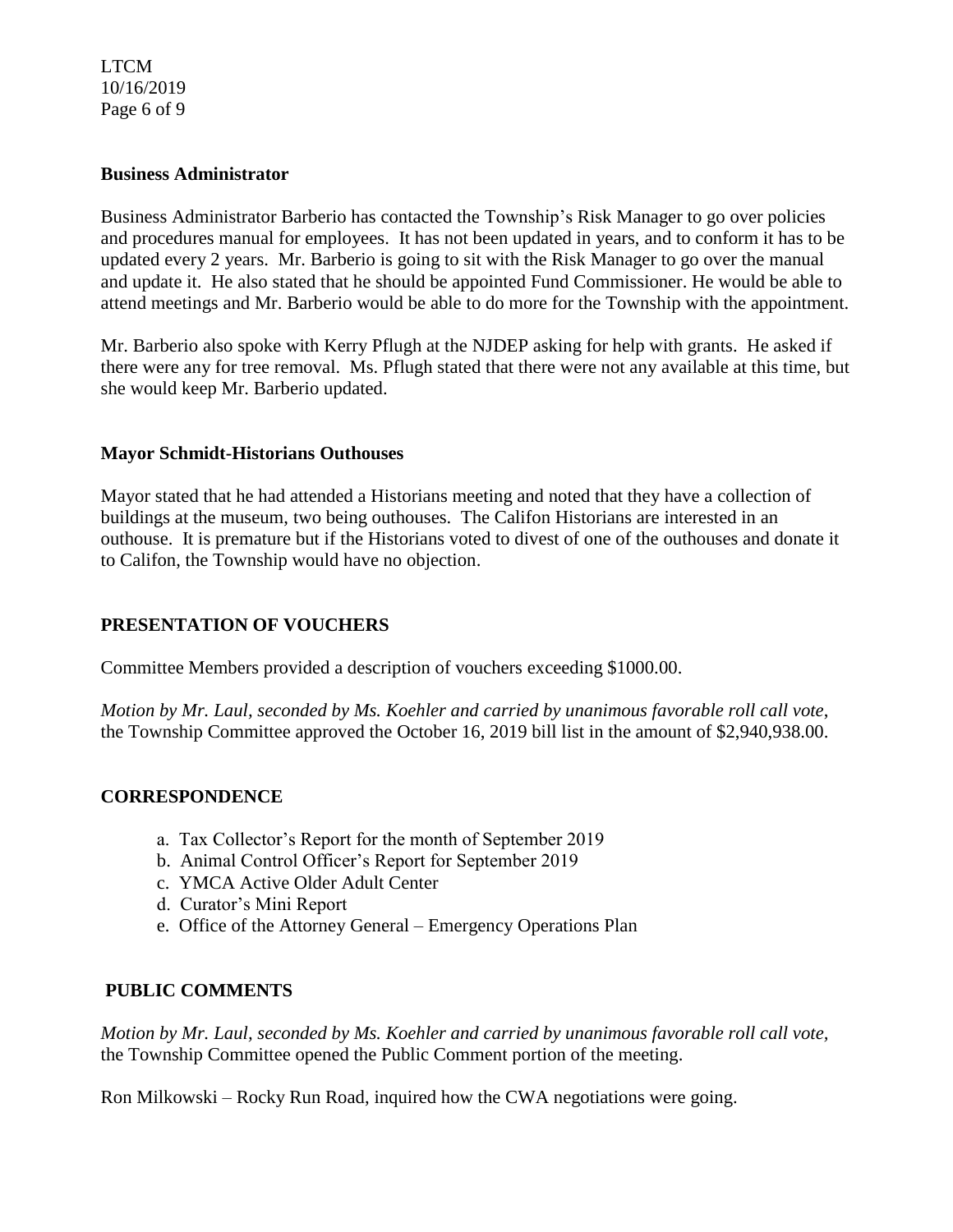LTCM 10/16/2019 Page 7 of 9

*Motion by Mr. Laul, seconded by Ms. Koehler and carried by unanimous favorable roll call vote,* the Township Committee closed the Public Comment portion of the meeting.

#### **EXECUTIVE SESSION - Resolution No. 86-2019**

*Motion by Mr. Laul, seconded by Ms. Koehler and carried by unanimous favorable roll call vote,* the Township Committee approved Resolution No. 86-2019 and convened in executive session at 7:47 p.m.

## **TOWNSHIP OF LEBANON COUNTY OF HUNTERDON STATE OF NEW JERSEY RESOLUTION NO. 86-2019**

## **RESOLUTION AUTHORIZING EXECUTIVE SESSION**

**WHEREAS**, the Open Public Meetings Act; *N.J.S.A.* 10:4-6 *et seq*., declares it to be the public policy of the State to insure the right of citizens to have adequate advance notice of and the right to attend meetings of public bodies at which business affecting the public is discussed or acted upon; and

**WHEREAS**, the Open Public Meetings Act also recognizes exceptions to the right of the public to attend portions of such meetings; and

**WHEREAS**, the Mayor and Committee find it necessary to conduct an executive session closed to the public as permitted by the *N.J.S.A*. 40:4-12; and

**WHEREAS**, the Mayor and Committee will reconvene in public session at the conclusion of the executive session;

**NOW, THEREFORE, BE IT RESOLVED** by the Mayor and Committee of the Township of Lebanon, County of Hunterdon, State of New Jersey that they will conduct an executive session to discuss the following topic(s) as permitted by *N.J.S.A*. 40:4-12:

A matter which Federal Law, State Statute or Rule of Court requires be kept confidential or excluded from discussion in public (Provision relied upon:

 $\qquad \qquad$  );

\_\_\_\_\_\_A matter where the release of information would impair a right to receive funds from the federal government;

A matter whose disclosure would constitute an unwarranted invasion of individual privacy;

\_\_\_\_\_\_A collective bargaining agreement, or the terms and conditions thereof (Specify contract:

 $\mathbf{R}$  , and the same set of  $\mathbf{R}$  is the same set of  $\mathbf{R}$  is the same set of  $\mathbf{R}$  is the same set of  $\mathbf{R}$  is the same set of  $\mathbf{R}$  is the same set of  $\mathbf{R}$  is the same set of  $\mathbf{R}$  is the same s

 $X$  A matter involving the purpose, lease or acquisition of real property with public funds, the setting of bank rates or investment of public funds where it could adversely affect the public interest if discussion of such matters were disclosed**; Real Estate Acquisitions**

\_\_\_\_\_\_Tactics and techniques utilized in protecting the safety and property of the public provided that their disclosure could impair such protection;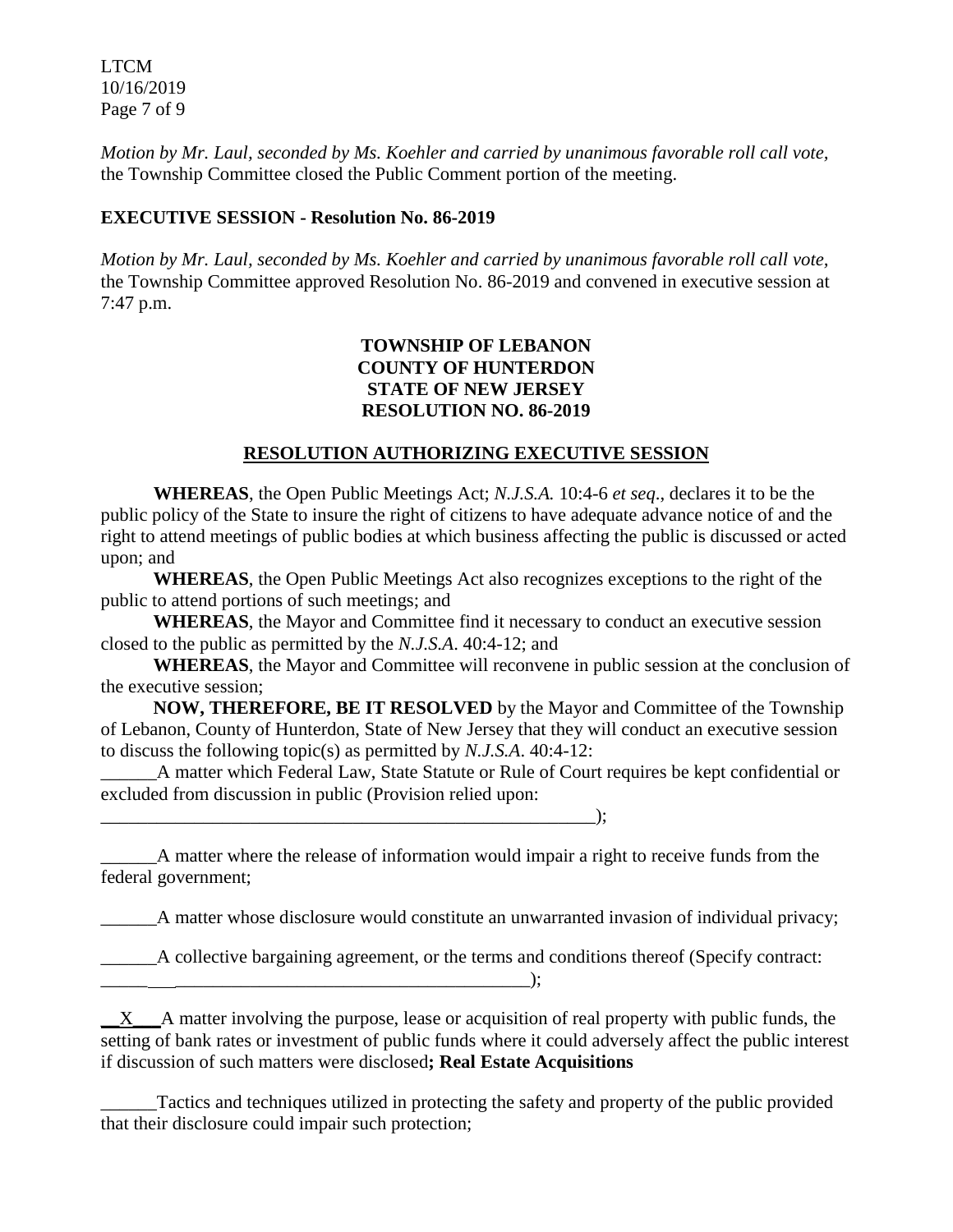#### LTCM 10/16/2019 Page 8 of 9

\_\_\_\_\_\_Investigations of violations or possible violations of the law;

 $X$  Pending or anticipated litigation or contract negotiation in which the public body is or may become a

Party; (The general nature of the litigation or contract negotiation is: **Snow Removal-Little Brook Lane**

\_\_ \_Professional Service Contracts\_\_\_\_\_\_. The public disclosure of such information at this time would have a potentially negative impact on the municipality's position in the litigation or negotiation; therefore

this information will be withheld until such time as the matter is concluded or the potential for negative impact no longer exists.)

Matters falling within the attorney-client privilege, to the extent that confidentiality is required in order for the attorney to exercise his or her ethical duties as a lawyer; (The general nature of the matter is:

OR the public disclosure of such information at this time would have a potentially negative impact on the municipality's position with respect to the matter being discussed; therefore this information will be withheld until such time as the matter is concluded or the potential for negative impact no longer exists.*)*;

**\_\_\_**Matters involving the employment, appointment, termination of employment, terms and conditions of employment, evaluation of the performance, promotion or disciplining of any specific prospective or current public officer or employee of the public body, where all individual employees or appointees whose rights could be adversely affected have not requested in writing that the matter(s) be discussed at a public meeting; (The employee(s) and/or general nature of discussion is: \_\_\_\_\_\_Union Contract\_\_\_\_\_\_\_\_\_ the public disclosure of such information at this time would violate the employee(s) privacy rights; therefore this information will be withheld until such time as the matter is concluded or the threat to privacy rights no longer exists.; \_\_\_\_\_\_Deliberation occurring after a public hearing that may result in the imposition of a specific civil penalty or loss of a license or permit;

**BE IT FURTHER RESOLVED** that the Mayor and Committee hereby declare that their discussion of the subject(s) identified above may be made public at a time when the Township Attorney advises them that the disclosure of the discussion will not detrimentally affect any right, interest or duty of the Township or any other entity with respect to said discussion.

**BE IT FURTHER RESOLVED** that the Mayor and Committee, for the reasons set forth above, hereby declare that the public is excluded from the portion of the meeting during which the above discussion shall take place.

The Committee reconvened the public meeting at 8:45 p.m.

Mayor Schmidt stated that there was one item for action. He asked Attorney Lyons to read the motion.

Attorney Lyons stated: Be it resolved that the Township would enter into a contract for snow